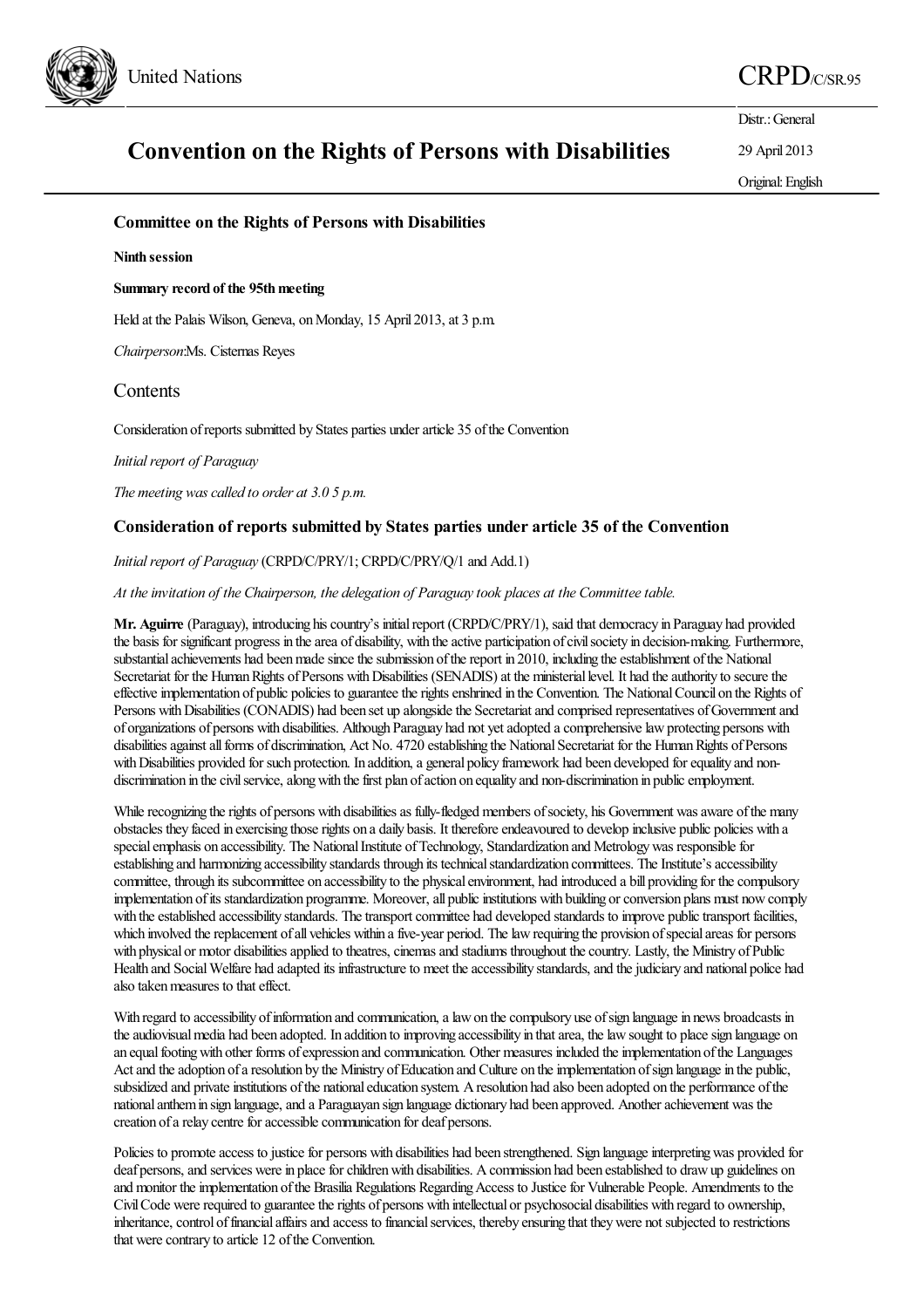Awareness-raising campaigns on theissue of disabilitywereconducted by the Ombudsman's Office, SENADIS, the ElectoralCourt and the Directorate-General of Statistics, Surveys and Censuses. With regard to liberty and security of person, a protocol for monitoring the living conditions and guaranteeing the rights of persons deprived of their liberty by court order had been implemented pursuant to the act approving and ratifying the Convention against Torture and Other Cruel, Inhuman or Degrading Treatment or Punishment. Regrettably, there was no mechanism for systematic collection of data on the number of complaints and decisions relating to violence against persons with disabilities. However, the Supreme Court was committed to pursuing a judicial policy based on human rights with the support of the Office of the United Nations High Commissioner for Human Rights. A shelter for women victims of violence, established in November 2012, currently provided refuge for four women and one child with disabilities. While there were no reports to date of persons with disabilities who had been victims oftrafficking, the Government was developing a national policy to preventand combat trafficking in persons in Paraguay.

Alarge proportion of people with disabilities faced obstacles to theenjoyment oftheir basicrights to health and education. Accordingly, the Ministry of Public Health and Social Welfare had established free access to health services, taking into account the different types of disability, and the Ministry of Education and Culture, through the Directorate of Education for Persons with Special Educational Needs, provided programmes and services for educational institutions. Lastly, a law on inclusive education was currently before the National Congress.

**Ms. Quan-Chang** (Country Rapporteur) urged the State party to adopt, without delay, legislation prohibiting and punishing discrimination against persons with disabilities and referring explicitly to denial of reasonable accommodation as a form of discrimination. Commending the adoption of Act No. 3585/08 on integration of persons with disabilities in the labour market, she requested further information on its impactand on the measures taken to combat discrimination in the privatesector. As noted by the Government itself, under the Civil Code persons with certain types of disability were declared legally incapable, in contravention of article 12 of the Convention; that must be addressed. She asked what measures had been adopted, in the run-up to the country's general elections, to guarantee the right to vote of persons with disabilities, in particular intellectual and psychosocial disabilities, to ensure equal access to information and communication in that context, and to promote an inclusive electoral process. She also wished to know whether all persons with disabilities were provided with an identity document from birth and were placed on the electoral roll when they reached the age of majority, notably persons with intellectual and psychosocial disabilities.

Insufficient information was available on the situation of women and children with disabilities in the State party. The Committee was particularly concerned at reports that women with disabilities were exposed to trafficking, domestic violence, abuse and exploitation, and that women and girls with disabilities, particularly in institutions, might be subjected to forced sterilization, and it would like to know whether the State party had implemented legislation to protect children with disabilities from corporal punishment.

The Committee was also concerned at information that children, women and men with disabilities were accommodated together at the Albino Luis and Pequeño Cottolengo homes and that, although residents were admitted to the homes by order of a judge, no appropriate monitoring mechanism existed for those facilities at State level. She requested more information on the living conditions of persons with intellectual and psychosocial disabilities in Tacumbú prison, in the light of the allegations of torture and cruel treatment. In particular, she wished to know whether resources were allocated to the care and rehabilitation of such persons, who should be held separately from non-disabled inmates. Information on the situation of children, women and men with disabilities in shelters and hospitals where they were deprived of their liberty would also be appreciated.

She asked what initiatives had been taken to develop tailored early childhood education programmes for children with disabilities and to strengthen inclusive education at all levels and throughout the country. The Committee was concerned that, notwithstanding the status of Paraguay as a country with medium human development, the majority of persons with disabilities in the State party lived in poverty, including extreme poverty. It wished to know what measures had been introduced to ensure that they enjoyed a decent standard of living, without having to resort to begging. The Government should share its preliminary findings from the 2012 population census, which had included questions on disability, and provide further information on the situation of indigenous persons with disabilities.

She welcomed the establishment of SENADIS but was concerned that it had been tasked with both implementing measures and ensuring independent monitoring in that area. The institution thus did not comply with the Paris Principles. Lastly, she enquired whether Paraguay effectively integrated organizations of persons with disabilities in developing policies on disability, in accordance with the Convention, and, if so, what mechanisms were involved in the consultation process.

#### **Articles 1–10**

**Mr. McCallum** said he understood that a bill prohibiting discrimination had been before the National Congress in Paraguay for a long time. He asked whether a time frame could be provided for its enactment and whether it would contain provisions to ensure reasonable accommodation in the employment of persons with disabilities, pursuant to article 5 of the Convention.

Ms. Degener said she welcomed the news that a shelter had recently been opened to provide refuge for women and children with disabilities who were victims of violence. She had been surprised to note that the report of Paraguay included no references to article 6 ofthe Convention. Moreover, it had emerged fromthereport that the State party had not implemented any action programmeto combat multiple discrimination against women and girls with disabilities, and that the issue of the sexual and reproductive health of women with disabilities was still considered taboo. Did the State party have any plans to remedy that situation?

**Mr. Langvad** asked what specific measures had been taken to actively involve persons with disabilities, including children with disabilities, through their representative organizations, in decision-making, pursuant to article 4, paragraph 3, ofthe Convention. He also wished to know how the State party ensured that children with disabilities had the right to express their views freely on all matters affecting them, in accordance with article 7, paragraph 3. He enquired what initiatives had been carried out under article 9 to involve organizations of persons with disabilities in developing accessibility standards that took into account the various forms of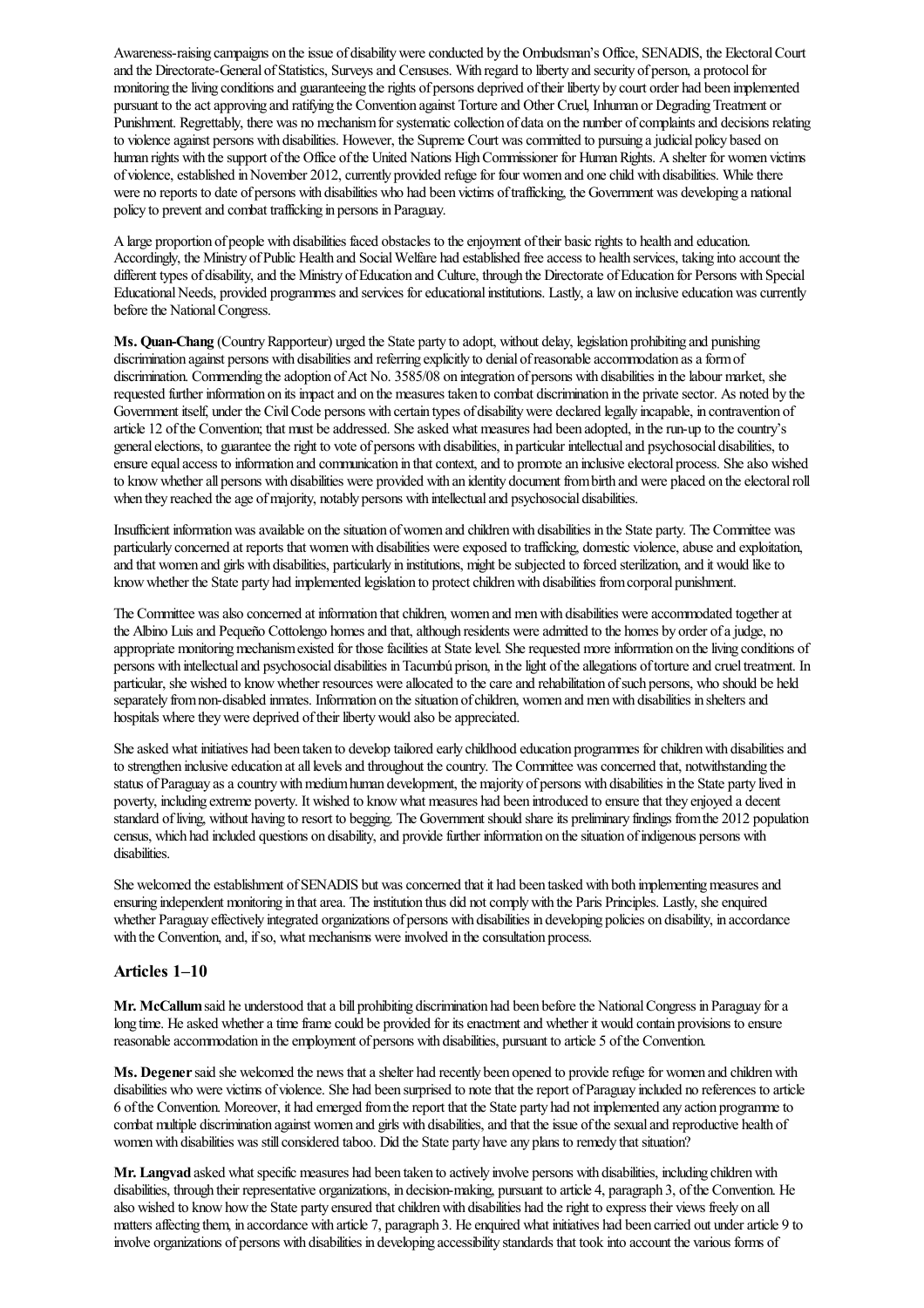disability. Lastly, he wished to know what was being done to promote positive perceptions of persons with disabilities, as required under article 8, including through the use of appropriate language.

**Ms. PeláezNarváez**asked inwhat ways the Secretariat for Women defended therights ofwomen and girls with disabilities, whether women and girls with disabilities were aware of their rights, to what extent SENADIS involved women with disabilities in drafting policy, and how women and girls with disabilities were protected in Paraguay against sexual abuse and trafficking.

**Mr. Ben Lallahom** observed that no expert from the Ministry of Labour had been involved in drafting the report, that the definition of disability excluded psychological impairment, and that article 23 of Act No. 1626/2000 on the Civil Service seemed to cover only physical, and not other, disability as an impediment to entry to public employment. In his view, the issue of accessibility had not been accorded the importance it deserved in Paraguay. Few statistics on accessibility were available, hindering the development of future strategies, even though measures were urgently required. He wondered whether persons with disabilities were granted a card entitling themto certain privileges.

**Mr. Tatić**asked what legalremedies werecurrently availableto a person facing disability-based discrimination. Healso wished to know how compliance with legal obligations on accessibility would be monitored and whether there would be penalties for noncompliance.

**Mr. Ríos Espinosa** asked howmany indigenous persons had disabilitiesand whether there were policies protecting their rights. The "Use your head, usea helmet"campaign appeared to confuseaccident preventionwith the promotion ofrights:surely thecampaign reinforced stereotypes against disabled persons rather than preventing them?

**Mr. Buntan** asked what steps Paraguay had taken to develop regulations governing accessibility of information and communication that complied fully with internationally recognized standards.

The Chairperson, speaking in her personal capacity, asked what specific steps had been taken to address the difficulties of persons with disabilities in the provinces, what strategies and plans had been initiated by the National Institute for the Protection of Exceptional Persons and SENADIS in respect of the country's indigenous population, and whether equality plans or any other initiatives included campaigns to prevent violence against women and children with disabilities. She would welcome the delegation's reaction to reports of infanticide of children with disabilities in some sectors of society, notably indigenous groups, and wished to know what measures the State party had taken to stamp out the practice.

### *The meeting was suspended at 4.10 p.m. and resumed at 4.35 p.m.*

**Mr.** Aguirre (Paraguay) said that he recognized the lack of specific statistical data as a serious problem that impeded the allocation of budgetary resources for persons with disabilities. The 2012 population census had resulted in considerableimprovements to the statistics available and indicated that 12.6 per cent of Paraguayans had disabilities, which was significantly higher than previously estimated.

**Ms. Ferreira Servín** (Paraguay) said that some standards on physical accessibility, drawn up by the National Institute of Technology, Standardization and Metrology, were already in force. Those standards were used as the basis for a bill on accessibility, shortly to be promulgated, which would also provide for monitoring of compliance with standards and penalties for non-compliance. Several State bodies were drawing up standards on transport accessibility and, within five years, transport should be fully accessible to persons with disabilities. Little progress, however, had beenmade on communication standards. Lastly, some municipalities had issued individual provisions related to issues such as disabled parking and pavement ramps.

**Mr. Castillo Pérez**(Paraguay) said thatall ofthe proposals made by civilsociety had been incorporated in thelawestablishing CONADIS, a body with considerable capacity to shape policies for improving the quality of life of people with disabilities. The Civil Code indeed had certain gaps in respect of legal capacity, and there were also problems with the application of the Code's provisions in that area. Cooperation between SENADIS and the National Secretariat for Children and Adolescents typified the cross-cutting efforts being made to adopt new standards and regulations on all issues concerning children with disabilities.

**Ms. Yaluk** (Paraguay) said that consultations had been held with civil society to allow for further amendments to the bill outlawing discrimination. While no comprehensive national law currently existed in that area, article 46 of the Constitution prohibited all forms of discrimination.

**Ms. Da Silva Boschert** (Paraguay) said that the women's shelter opened by the Ministry for Women in 2010 boasted areinsertion programmeand a multidisciplinary team. The national policy against trafficking in persons required State bodies to develop programmes to eradicate violence against women. A technical committee, comprising several government agencies and the national police, had been set up to compile a unified register of services for victims of violence, especially gender-based violence. It was planned to extend the powers ofthe policeand magistrates'courts, with a viewto improving theassistance offered stillfurther. Efforts were also being made to ensure that offences in the Criminal Code were classified in a manner consistent with the provisions of legislation such as Act No. 1600 on the prevention of domestic violence.

In preparation for the forthcoming general elections, the Election Coordination Commission had established a programme to ensure the participation of persons with disabilities. The ElectoralCourt had prepared a manual providing clear instructions for persons in polling stations to ensure inclusive and accessible voting. For reasons of infrastructure availability, the programme would initially be launched in the capital alone. Increased efforts had also been made to introduce voting by Braille for visually impaired persons and to provide sign language interpretation of television broadcasts related to the elections.

**Mr. Candia** (Paraguay), referring to the issue of inclusive education, said that the national plan on comprehensive early childhood development provided for the strengthening of existing comprehensive care services in educational centres and special schools, as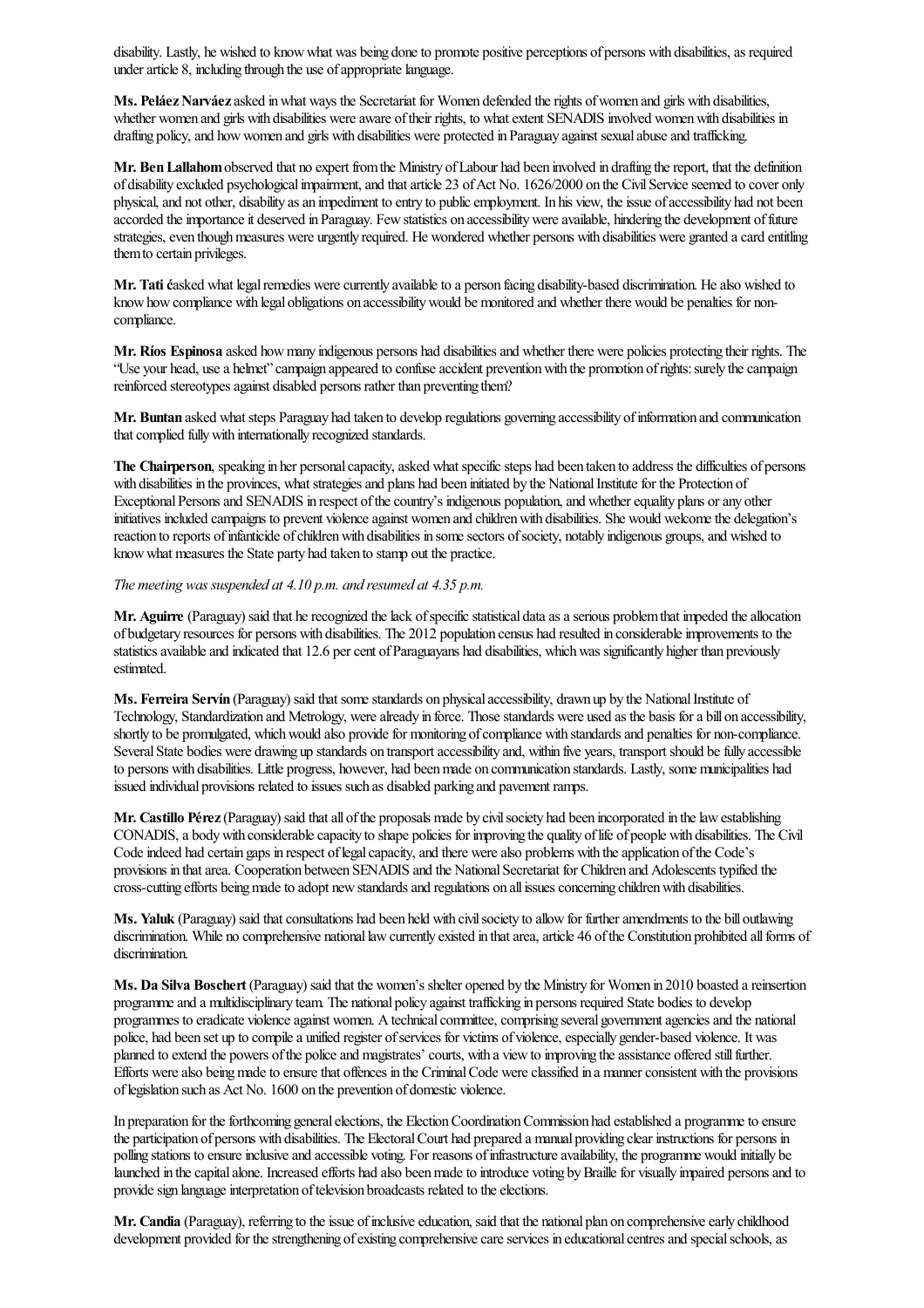well as early intervention and inclusive strategies. In addition, it involved the extension of classrooms and centres to support inclusion and participation in the first cycle of basic education for children who faced barriers to learning. There were sports and cultural activities, family subsidies and follow-up, support services in rural and urban areas, and pedagogical and administrative procedures to promote socio-educational inclusion of such children. The plan also focused on improving the standard of teaching through the provision of training and refresher courses, with a focus on inclusion. A bill on inclusive education was currently under consideration.

Ms. Ferreira Servín (Paraguay) said that SENADIS had a directorate tasked with certifying persons with disabilities and issuing them with identity cards. While certification had been under way for five years already, the issuing of identity cards was just about to begin. Certification provided advantages in the areas of housing and public employment.

**Ms. Da Silva Boschert** (Paraguay) said that, according to statistics from March 2013, there were 1,277 persons with disabilities employed in the civil service.

Ms. Ferreira Servín (Paraguay) said that the law on entry to the civil service did not refer to specific disabilities but applied to all persons with disabilities. It had been drafted in consultationwith representatives ofState bodiesand organizations of persons with disabilities. The law established the procedure for the entry of persons with disabilities to the civil service through public competitive examinations and transparent mechanisms, and provided for necessary accommodations to be made. An inter-agency committee consisting of representatives of civil society and State bodies monitored the process.

Over the past few years, the National Institute for the Protection of Exceptional Persons had been decentralizing habilitation and rehabilitation services, and had signed an agreement with the Ministry of Public Health and Social Welfare, with the involvement of organizations of persons with disabilities, to transfer such services to regional hospitals. Six departments were currently providing habilitation and rehabilitation services, and further agreements were under way to extend the services to the interior of the country. SENADIS provided the necessary equipment and professional staff. A tripartite project between Japan, Paraguay and Chile was also being implemented in various departments, with a focus on children with disabilities aged between 2 and 5 so that they could start inclusive education without difficulty. Various other projects were under way to promote social inclusion and ensure that persons with disabilities enjoyed their human rights, with the participation of the regional social welfare units, family health units and local councils.

Mr. Al-Tarawneh, noting that the target date for the Millennium Development Goals was fast approaching, asked whether the State party had incorporated disability issues in its general activities to achieve the Goals. He also wished to know whether any initiatives had been taken to ensure that persons with disabilities were able not only to vote, but also to run for public office. Had a national action plan been developed to tackle accessibility issues, including information and communication technologies?

## **Articles 11–20**

**Mr. Torres Correa** asked whether there was any process for the allocation of State funds to associations working with persons with disabilities and, if so, what follow-up or assessment of such funding was carried out.

**Mr. Ríos Espinosa** asked whether the Civil Code and the Code of Criminal Procedure included any provisions on procedural accommodations that were required under the Convention. He wished to know whether persons who were declared exempt from criminalresponsibility enjoyed due process guaranteesand wereallowed to defend themselves. Ifso, what penalties wereapplied to them? He would be interested to know whether Paraguayan legislation provided for the possibility of detaining a person on the grounds of disability. Healso wished to knowwhether the delegation had any information on allegations regarding criminal organizations that exploited persons with disabilities through begging.

**Ms. Degener** asked whether any measures had been taken to realize the right to physical and mental integrity, and whether persons with disabilities were protected against forced treatment. Was there any independent body that monitored that right specifically, did persons with disabilities have access to related information and were any awareness-raising activities conducted in that area?

She enquired how many children and adults were living in the country's homes for persons with disabilities and whether the State party intended to address the institutionalization of persons with disabilities.

Ms. Peláez Narváez requested information on mechanisms to ensure that women with disabilities who had been victims of violence had effective access to justice and could file complaints and provide testimony. She asked how the protection of children with disabilities had been incorporated in the national plan for the prevention and eradication of sexual exploitation of children, and whether any awareness-raising campaigns on trafficking were being targeted at persons with disabilities.

Mr. Langvad expressed regret that the State party appeared not to have taken even those measures that cost nothing to implement. It seemed strange that anyone could be deprived of their personal autonomy and legal capacity simply because of a disability, given that granting all citizens their right to personal autonomy did not constitute a heavy burden for any State party. It was particularly hard to believe, for example, that deaf persons could be deprived of their right to vote, which denied them the possibility of ensuring that those in political office did not violate the rights of deaf persons. He wished to know what measures were being taken to ensure that nobody was deprived of their personal autonomy and legal capacity regardless of disability.

He asked how many persons with disabilities were living in institutions, and what was being done to break down barriers and ensure that persons with disabilities were seen as members of their communities. He also wished to know what measures were being taken to improve access to various kinds of assistive devices.

**Mr. McCallum** said he hoped that the State party would enact a law preventing discrimination against persons with disabilities as soon as possible. He would be interested to hear when the amendments to the Civil Code and Code of Criminal Procedure that were required to ensure that persons with disabilities could exercise their legal capacity were likely to be made. With reference to